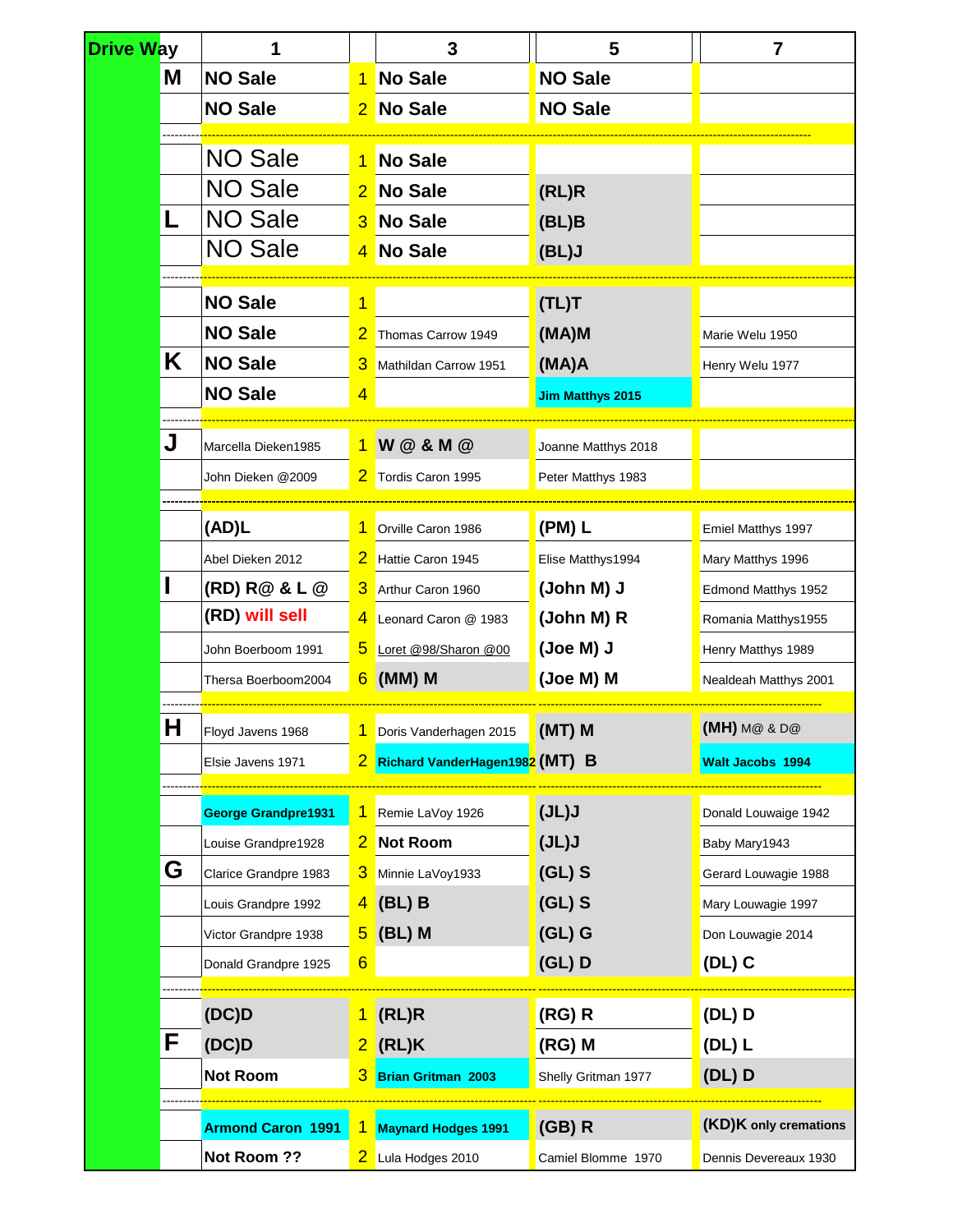|                | 9                                             | 11                                                                  | 13                       | 15                      |
|----------------|-----------------------------------------------|---------------------------------------------------------------------|--------------------------|-------------------------|
|                |                                               | $(SP)$ S                                                            | 1 Lori Bloome 2012       | $\mathbf 1$             |
| $\overline{2}$ |                                               | Kennedy Proctor 2002                                                | $2$ (DB) D               | $\overline{2}$          |
|                |                                               |                                                                     |                          |                         |
|                | Don Capp 2002                                 | (BB)D                                                               | 1 (BB) K                 |                         |
| $\overline{2}$ | $\left($ DC $\right)$ E                       | $(BB)$ B                                                            | $2$ (BB) T               |                         |
|                | $3$ (RC) E                                    | Francis Vierstraete2002                                             | $3$ (BB) D               | $3$ (CM) J              |
|                | 4 Ron Christenson 2014                        | <b>Camiel Vierstraete 1997</b>                                      | $4$ (MV) M               | $4$ (CM) C              |
|                | (VP) for daugher                              | Leo Arends 2006                                                     | 1 Joseph Blazek 1955     | 1 (JM) J                |
|                | 2 Vernon Praire @                             | Wanda V. Arends 1984                                                | 2 Joyce Blazek 1952      | <mark>2</mark> (JM) R   |
|                | 3 Dora Prarie @                               | Maurice Vierstraete 1973 3                                          |                          | 3 Joseph Murphy 1983    |
|                |                                               | (VP) V baby in NW bb Linda 50/bb Douglas 51 4 Baby Boy Burezek 1956 |                          | 4 Helen (Mother) 2015   |
|                |                                               |                                                                     |                          |                         |
|                | Cyriel Vierstraete 1994                       | <b>Arthur Vierstraete 1972</b>                                      |                          | 1 Thomas Murphy 1961    |
|                | $2$ (CV) L                                    | Emma Vierstraete1967                                                |                          | $2$ (JV) J              |
|                | Mary Matthys 1978                             | $(HG)$ M                                                            |                          | 1 Jules Vieistraete2002 |
|                | 2 Carvinus Matthys1984                        | <b>Hank Gerlach 2006</b>                                            | 2 Clem Koppert1962       | 2 Hubertine Bulcke 1959 |
|                | 3 Duane Matthys 2014/Dan@2 JoAnn Gerlach 2019 |                                                                     | 3 Katherine Koppert 1957 | 3 Andrew Bulcke 1980    |
|                | 4 (DM) F                                      | Art VanOverbeke 1992                                                |                          | 4 Agatha Bulcke 2002    |
|                | $5$ (LM) L                                    | Julia VanOverbeke 2003                                              | 5 Frank Engels1965       | 5.                      |
|                | 6 (LM) M                                      | LouAnn VanOverbeke1943                                              | 6 Cora Engels 1959       | 6 Anne VanLokeren 1996  |
|                |                                               |                                                                     |                          |                         |
|                | <b>Roland Anderson 2006</b>                   | Don VanOverbeke2001                                                 | 1 (RA) R                 | 1 Cyriel VanLokern 1961 |
|                | $2$ (RA) L                                    | Rose VanOverbeke 2001                                               | $2$ (RA) D               | $\overline{2}$          |
|                | Emma Lens 1951                                | Maria Andersonn1997                                                 | 1 (ML) M                 | 1 Ernie Bossuyt 2003    |
|                | 2 Frank Lens 1974                             | Henry Versaevel 2000                                                | $2$ (ML) J               | $2$ (EB) B              |
|                | 3 Gertrude Lens 1995                          | Helen Versaevel1995                                                 | 3 Maurice Adam@00/ M     | 3                       |
| 4              | Charles Lens 1950                             | <b>Jules Crombeke 1965</b>                                          | 4 Mark Adam @ 2008       | 4                       |
| 5 <sub>5</sub> | Johanna Lens 1948                             | Anna Crombeke 73/ @LD                                               |                          | 5.                      |
|                | 6 Infant Laurence 1936                        | Vincent Dieken 1939                                                 | 6 Lorraine Holmberg1941  | 6 Roger bb 50           |
|                |                                               |                                                                     |                          |                         |
|                | No Room/Baby Pherim                           |                                                                     | 1 Oscar G Louwagie 1993  | 1 Remi Van Hove 1953    |
| $\overline{2}$ | Emil Louwagie 1987                            | Leo Louwagie 1989                                                   | 2 (OGL) A                | 2 Julia Van Hove 1943   |
|                | 3 Bertha Louwagie 2014                        | Alice Louwagie 2013                                                 | 3 (OGL) P                | 3 Mary Van Hove 2005    |
|                | Hector Louwagie 1951                          | Gustaaf Bastoen 1993                                                | <mark>1</mark> (OGL) S   | 1 NO ROOM               |
|                |                                               |                                                                     |                          |                         |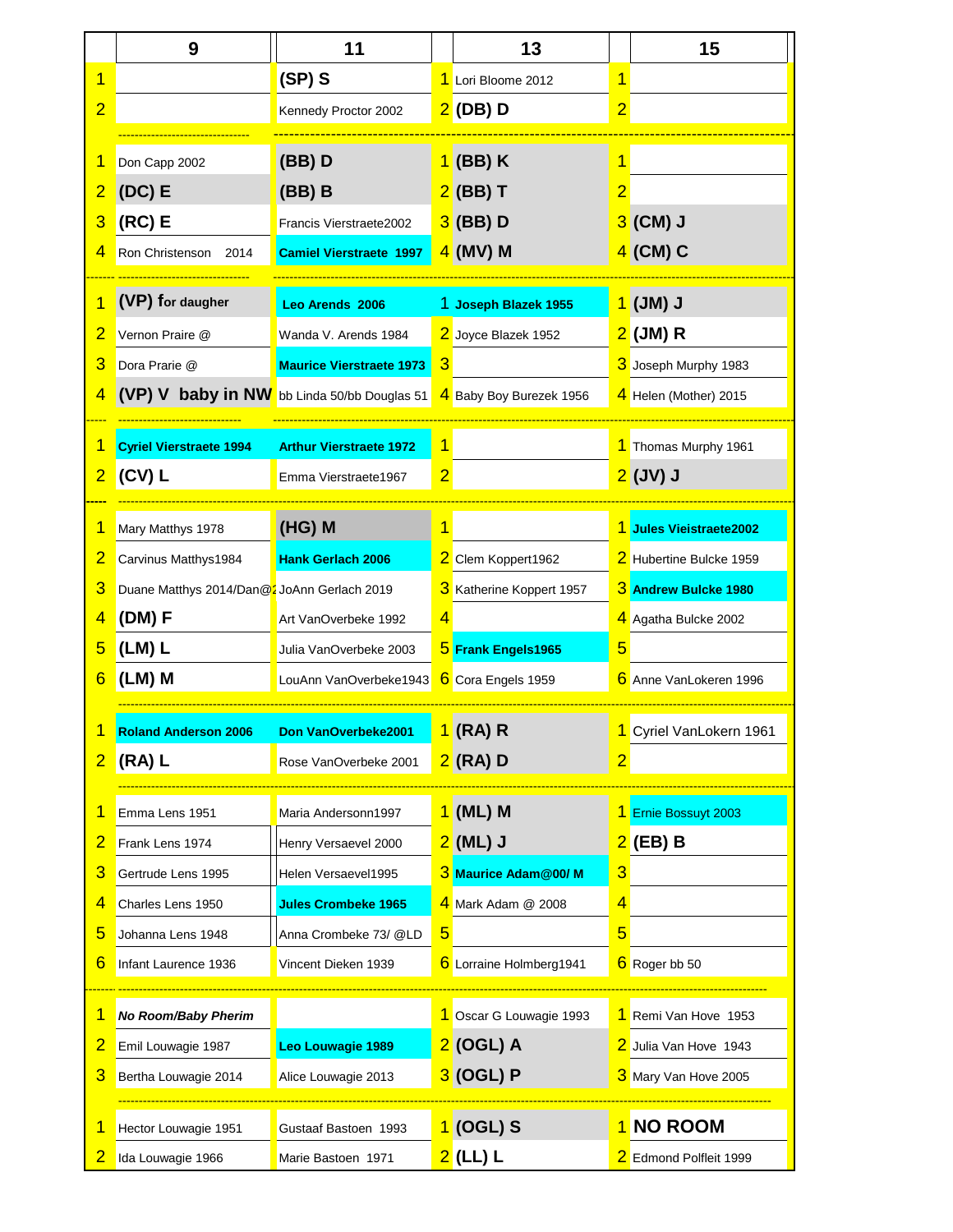| 17                    |   |  |
|-----------------------|---|--|
|                       | Μ |  |
|                       |   |  |
|                       |   |  |
| $(GT)$ C              |   |  |
| $(GT)$ G              |   |  |
| (GT) P                |   |  |
| *Jason Timmerman 2005 |   |  |
|                       |   |  |
|                       |   |  |
|                       |   |  |
|                       | Κ |  |
|                       |   |  |
|                       | J |  |
|                       |   |  |
|                       |   |  |
|                       |   |  |
|                       |   |  |
|                       |   |  |
| (RT)?                 | I |  |
| (RT)A                 |   |  |
| (RT)R                 |   |  |
|                       |   |  |
|                       | н |  |
| $(DD)$ S              |   |  |
|                       |   |  |
| $(DD)$ E              |   |  |
| $(DD)$ $D$            |   |  |
| (DD) K                | G |  |
| Pat DeVos 2011        |   |  |
| ElRoy DeVos 2004      |   |  |
| Thomas DeVos 1952     |   |  |
| $(PD)$ D              |   |  |
| (JO) J                | F |  |
| $(JO)$ M              |   |  |
|                       |   |  |
| (FD) F                |   |  |
| (FD) H                |   |  |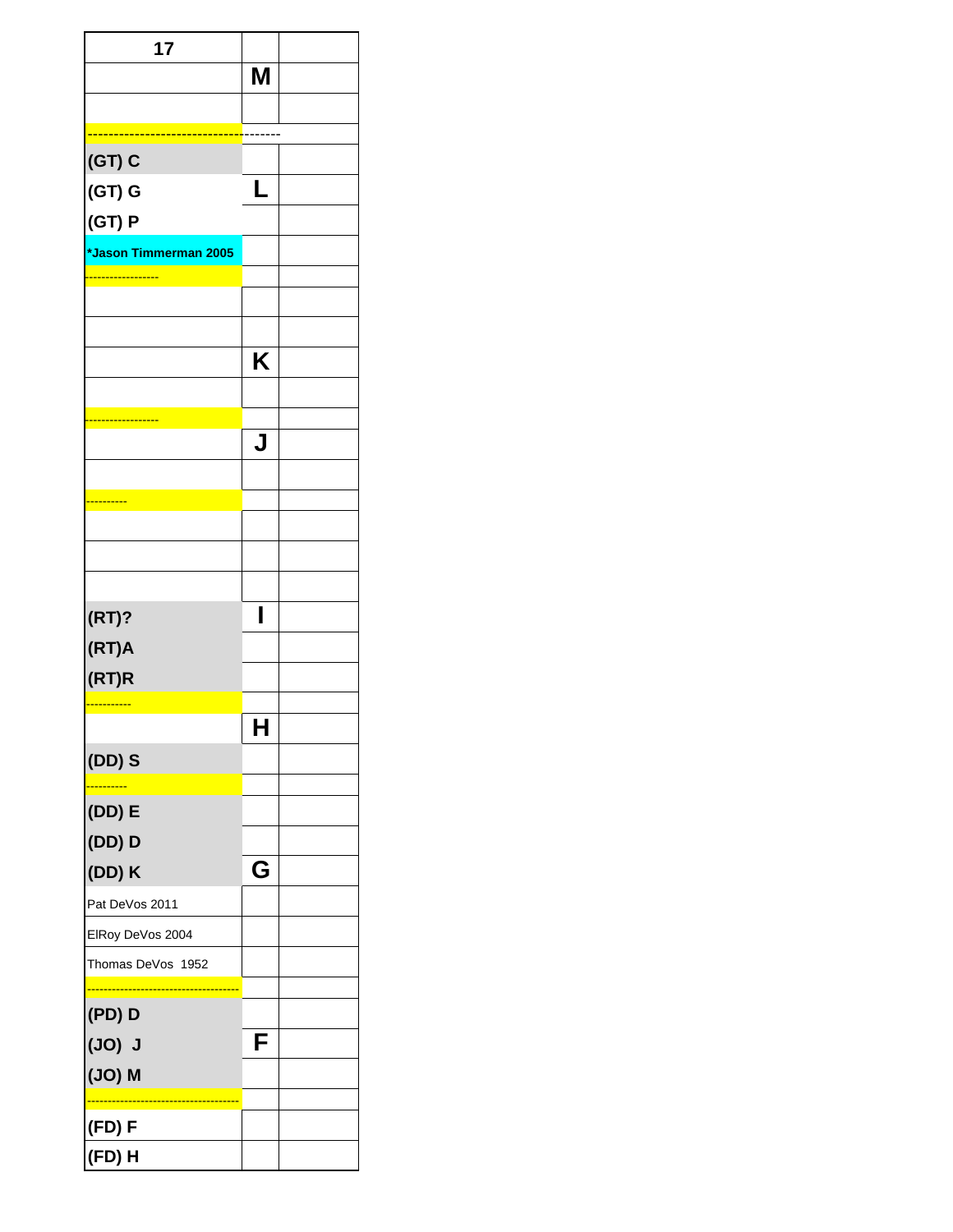| Е | Jasper Caron 1967         |                | 3 Thomas Carrow 1972     | Julia Blomme 1965                              | Alma Devereaux 1967          |
|---|---------------------------|----------------|--------------------------|------------------------------------------------|------------------------------|
|   | Emma Caron 1969           |                | 4 Veronica Carrow 1998   | German Blomme 77/2 on to Jerome Devereaux 1964 |                              |
|   | (SO)S                     | $\overline{5}$ | Dave H 1994/ Bertha 1974 | (GB) A                                         | Josephine 2016               |
|   | (SO)B                     |                | 6 Arlene Hodges 2007     | Donald Blomme 2000                             | (KD)K                        |
|   |                           |                |                          |                                                |                              |
|   | Brian Martin 1981         |                | 1 Hubert Van Uden 1974   | 19Ralph Neisus 1966                            | Oscar VanOverbeke 2002       |
| D | Maxine 2018 @ Jack@ 0     |                | 2 Deb Van Uden 2004      | Mary Neisus 1992                               | Doreen VanOverbeke 2008      |
|   | M                         | 3              |                          | $(LN)L$ & D                                    |                              |
|   |                           |                |                          |                                                |                              |
|   | <b>Herman Mockel 1982</b> |                | 1 Donald Kerfliet 2004   | $(JK)$ J & Leann 2015 $@$                      | Unknown                      |
|   | Rita Mockel 2018          |                | 2 (DK) F                 | $(ML)$ C                                       | <b>Clarence Paradis 2007</b> |
|   | Alfred Van Keulen1986     |                | $3$ (DK) D               | $(ML)$ L                                       | <b>Bruce Paradis 1992</b>    |
| С | June Van Keulen 1985      |                | $4$ (DK) D               | (ML) M                                         | $(SP)$ S                     |
|   | Lillian Gregoire 1977     |                | $5$ (DK) M               | <b>Maurice Louwagie 2016</b>                   | Lenny Compton 2016           |
|   | Robert Gregoire1964       |                | $6$ (DK) L               | Bernie Louwagie 2012                           | $(LC)$ S                     |
|   |                           |                |                          |                                                |                              |
|   | MaryLee Mockel 2013       |                | $1$ (DL)D                | Henry VanUden2011                              | $(DM)$ D                     |
| Β | <b>TM) T &amp; P</b>      |                | $2$ (DL)B                | (HV)JB                                         | (DM) A                       |
|   | (NG) N & D                |                | 3 Phillip Kroger 2013    | (DL) Fr D                                      | Treavor Kroger 2019          |
|   |                           |                | 1 Rebecca Kroger 2013    | Emeli Labat 1933                               | $(CK)$ C                     |
|   | Leah E Lammel 1972        |                | 2 (PK) U?                | Camiel Labat 1958                              | $(CK)$ T                     |
|   | George H. Lammel 1955     |                | 3 Don't use to small     | Gus Labat 1993                                 | (CK)                         |
| Α | Delia J Caron 1955        |                | 4 Blance Caron 1957      | Louise Labat 1987                              | (JK)P                        |
|   |                           | 5              | Levi Caron 1980          | Henry Meulbroeck 1996                          | $J(K)$ J                     |
|   | Eugene N Caron 1947       | 6              |                          | Sophie Meulbroeck 1998                         | $(JK)$ ?                     |
|   |                           |                |                          |                                                |                              |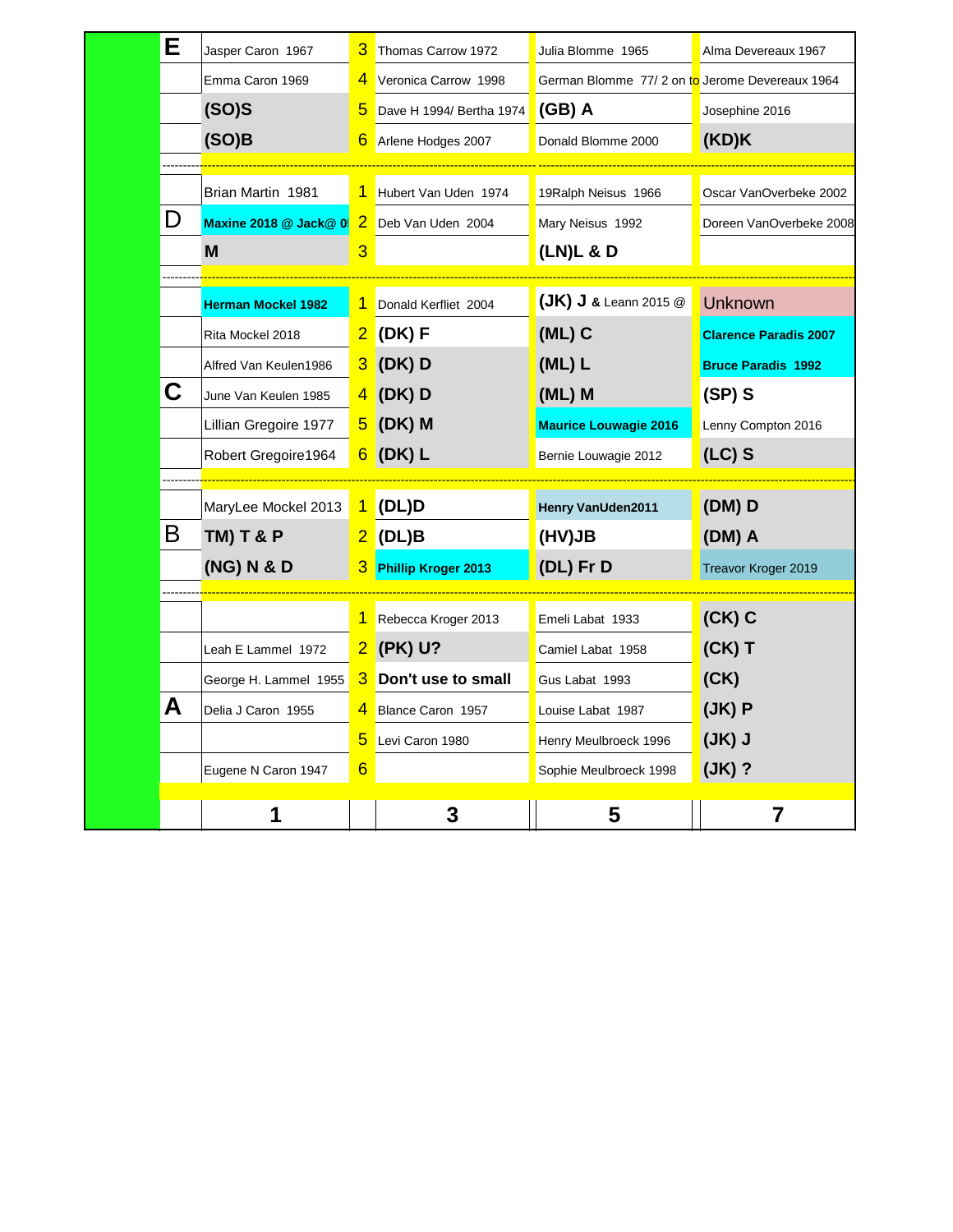|                     | 9                                             | 11                                              | 13                                        |                | 15                        |
|---------------------|-----------------------------------------------|-------------------------------------------------|-------------------------------------------|----------------|---------------------------|
| 6.                  | Joseph Dugas 1935                             | Sug Markell 2010                                | $6$ (MB) M                                |                | 6 (JD) Y (AT)A@           |
|                     |                                               |                                                 |                                           |                |                           |
|                     | Cecilia Dugas 1944                            | John Markell 2008                               | 5 Mary Blomme 1955                        |                | 5 Joseph DeRynck 1971     |
|                     | Charles Dugas 1958                            | Jay Kroger 2006                                 | 4 Joseph Blomme 1941                      |                | 4 Palmyrce DeRynck 1983   |
| 3                   | Marvin Dugas 2013                             | Avis Kroger 2014                                | <b>3</b> Erma Chirtenson 2009             |                | 3 Alphonce DeRynck 1947   |
|                     | 2 (RD) R                                      | Edward Kroger 1982                              | 2 James Christenson 1960                  |                | 2 Marvin Christensen 2019 |
|                     |                                               | Baby Kroger 1937                                | 1 Maurcie Blomme 1995                     |                |                           |
|                     |                                               | Don't sell                                      | 3 Louise Blomme 2001                      | $\overline{3}$ |                           |
|                     |                                               | Randel Graffunder 1950                          | 2 Lucille VanOverbeke 2003                | 2              |                           |
|                     | (KP) R                                        | Carolyn Graffunder1943                          | 1 Francis VanOverbeke 198 1               |                |                           |
|                     |                                               |                                                 |                                           |                |                           |
|                     | $6$ (KP) D                                    | Arthur Van Overbeke 1958 6                      |                                           |                |                           |
|                     | $5$ (KP) P                                    | Josephine VanOverbeke 19 5 Leopold Bossuyt 1951 |                                           |                | 5 Leonice Louwagie1953    |
| 4                   | $(KP)$ K                                      |                                                 | 4 Nathalie Bossuyt 1940                   |                | 4 Isidaore Louwagie 1953  |
|                     |                                               | (FM) R                                          | 3 Leonard Bossuyt 1995                    |                | 3 not room for burial     |
|                     | Baby Boy Savie 1947                           | Rachel (Nosbush)Minnehar 2 (LB) L               |                                           |                | 2 Joseph Louwagie 1942    |
|                     | B- Bernadette Mangeau 192 Frank Minneham 1979 |                                                 |                                           |                |                           |
|                     | girl Minneham 1950                            |                                                 |                                           |                | 3 Madeline Louwagie 1985  |
| $\overline{2}$<br>3 | $\sqrt{(TL)}$ R                               | $\left($ EG) C                                  | 2 Baby 44 w/cross<br>3 Lawence 41 w/cross |                | 2 Camiel Louwagie1969     |
|                     | $(TL)$ T                                      | $E(D)$ G                                        | 1 Madeline VanLerberghe197 1 (CL) K       |                |                           |
|                     |                                               |                                                 |                                           |                |                           |
|                     | $6$ (OL) D                                    | (DW)D                                           | 6 Camiel Vanlerberghe 1974                |                | 6 August Polfliet 1943    |
| 5 <sup>1</sup>      | $\overline{O}(OL)$ T                          | (DW)H                                           | $5$ (LL) D                                |                | 5 Leonie Polfiet 1973     |
|                     | Mary Louwagie2007                             |                                                 | $4$ (LL) D                                |                | 4 John Polfleit 1961      |
|                     | Oscar Louwagie1996                            | Argon Bastoen 1938                              | $3$ (LL)M                                 |                | 3 Martha Polfleit 2006    |